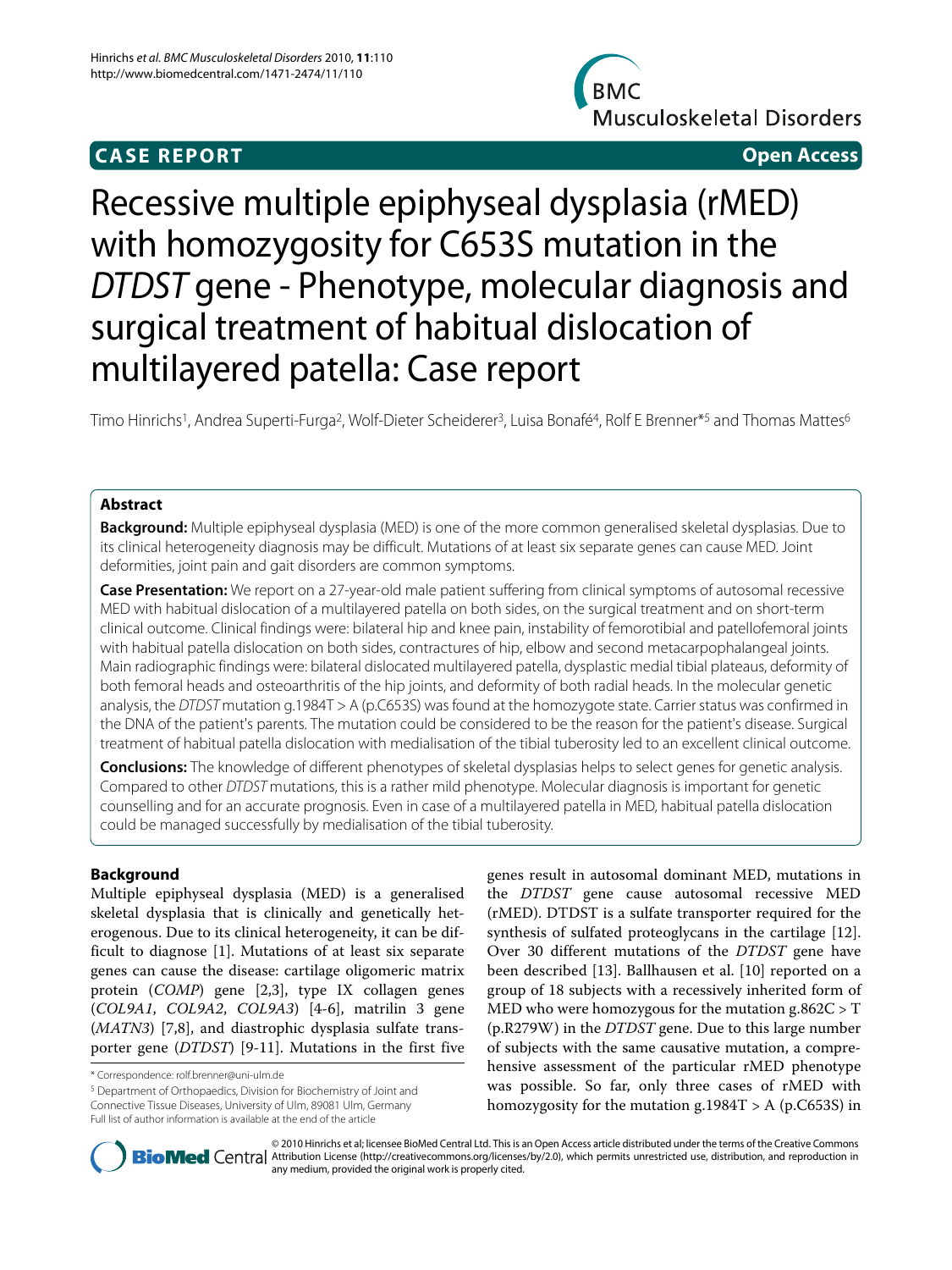the DTDST gene have been described in the international literature [[9\]](#page-5-7). Here we report on another case of this specific type of rMED.

Clinical characteristics of MED have a wide variation. Very mild phenotypes can even escape medical attention. Short stature, joint deformities, joint pain, gait disorders, irregular epiphyses of tubular bones, and early-onset osteoarthritis are common symptoms. The multilayered patella, first described by Büttner [\[14\]](#page-5-12) is a rare disorder of the patella, mostly associated with recessive MED. Mutations of COMP and COL9A2 have been reported as additional causes of multilayered patella [\[15](#page-5-13)[,16](#page-5-14)]. Typically the patella consists of two or more layers separated by soft tissue. Clinical symptoms range from asymptomatic forms to chronic dislocation with functional impairment and anterior knee pain. We report on a patient suffering from clinical symptoms of rMED with habitual dislocation of a multilayered patella on both sides, on the surgical treatment and on short-time clinical outcome.

# **Case Presentation**

# **Patients' History**

The 27-year-old male patient was admitted to the orthopaedic university clinic because of suffering from pain, swelling and impairment in daily life activities caused by habitual dislocation of the patella on both sides since childhood.

At the age of five years on the left knee an Ali Krogius [[17\]](#page-5-15) procedure had been performed without permanent success. Briefly, this is a plastic operation where a strip of medial capsule with the attachment of the vastus medialis muscle is developed. The myofascial strip is then moved over the patella and sutured into a lateral defect that has been created by lateral longitudinal release and medial plication.

The patient reported the "giving way", "jumping" and "snapping" of both knees. He could easily provoke dislocation of the kneecaps and relocate them by himself with only little pain. Furthermore the patient also reported suffering from pain around both hips during activity and during rest. Activities of daily living were only marginally restricted by a flexion contracture of both elbow joints and an extension contracture of both second metacarpophalangeal joints (MCP II). The patient sometimes suffered from mild low back pain. Conservative treatment with physical therapy and muscle strengthening had been effective for pain in both hips but not for patella dislocation.

The patient was of Caucasian origin. He was childless. He had one brother (180 cm/78 kg) who had a sternal protrusion (pectus carinatum). No further skeletal abnormalities or joint symptoms were known in the family. The mother was 162 cm (56 kg), the father 175 cm (87 kg) tall. The patient had a university degree and was working as

an engineer. The diagnosis of a "skeletal dysplasia", without further specification, had been made in early childhood.

# **Physical Examination**

The patient was 170 cm tall, which is between the third and tenth centile of 18-year-old German boys [\[18](#page-5-16)]. There was no skeletal disproportion. His body weight was 59 kg. The external ears were normal. The patient had a mild lumbar scoliosis and a pectus carinatum. There was an extension deficit of both elbow joints (30° on the right side, 35° on the left side). Pronation was limited to 60°; supination was limited to 70° bilaterally. There was a flexion deficit of MCP II on both sides. Otherwise, hands were normal. Range of motion of the hip joints was reduced to: extension/flexion 0-0-115° on the right side, 0-0-110° on the left side, internal rotation/external rotation 20-0-30° on the right side, 15-0-30° on the left side, abduction/adduction 30-0-15° bilaterally. Hip rotation and abduction were painful bilaterally. Thigh muscles were atrophic on both sides. Extension/flexion in both knees was 0-0-130°. Both knees had slightly valgus angulations. There was no effusion, no hyperthermia, but slight synovial swelling detectable on either side. Both femorotibial joints were medially, laterally and anteriorly instable. Both patellofemoral joints were instable so that the patient was able to perform an intentional and nearly painless lateral dislocation and relocation of both patellae. The patient had a pes valgus and planus on both sides. The third toe was shortened in comparison to the other toes bilaterally.

### **Radiographic Findings**

Radiological examinations of the spine and the pelvis, elbows, hands, and knees were performed. Mild lumbar scoliosis was observed (Figure [1a](#page-2-0)). Structural changes of the vertebral bodies were limited to defects of the anterior cortical rims of the vertebral endplates (Figure [1b](#page-2-0)). Radiological examination of the pelvis showed deformity of the femoral heads, shortened and broadened femoral necks and bilateral osteoarthritis of the hip joints (Figure [2\)](#page-2-1). Radiological examinations of the elbow joints revealed dysplastic deformity of the radial head on both sides (Figure [3a](#page-2-2), b). The hands showed narrowed joint spaces of MCP II bilaterally, but no further deformity. Radiological examinations of the knees revealed multisegmental patellae, consisting of anterior and posterior components divided by a coronal septum (Figure [4a](#page-2-3), b). This finding has been described before as "double-layered" or "multilayered" patella [[16,](#page-5-14)[19\]](#page-5-17). Both medial tibial plateaus were dysplastic (Figure [4a](#page-2-3), b).

### **Molecular Genetic Analysis**

A genomic DNA sample was analysed for DTDST mutation because of clinical and radiographic signs similar to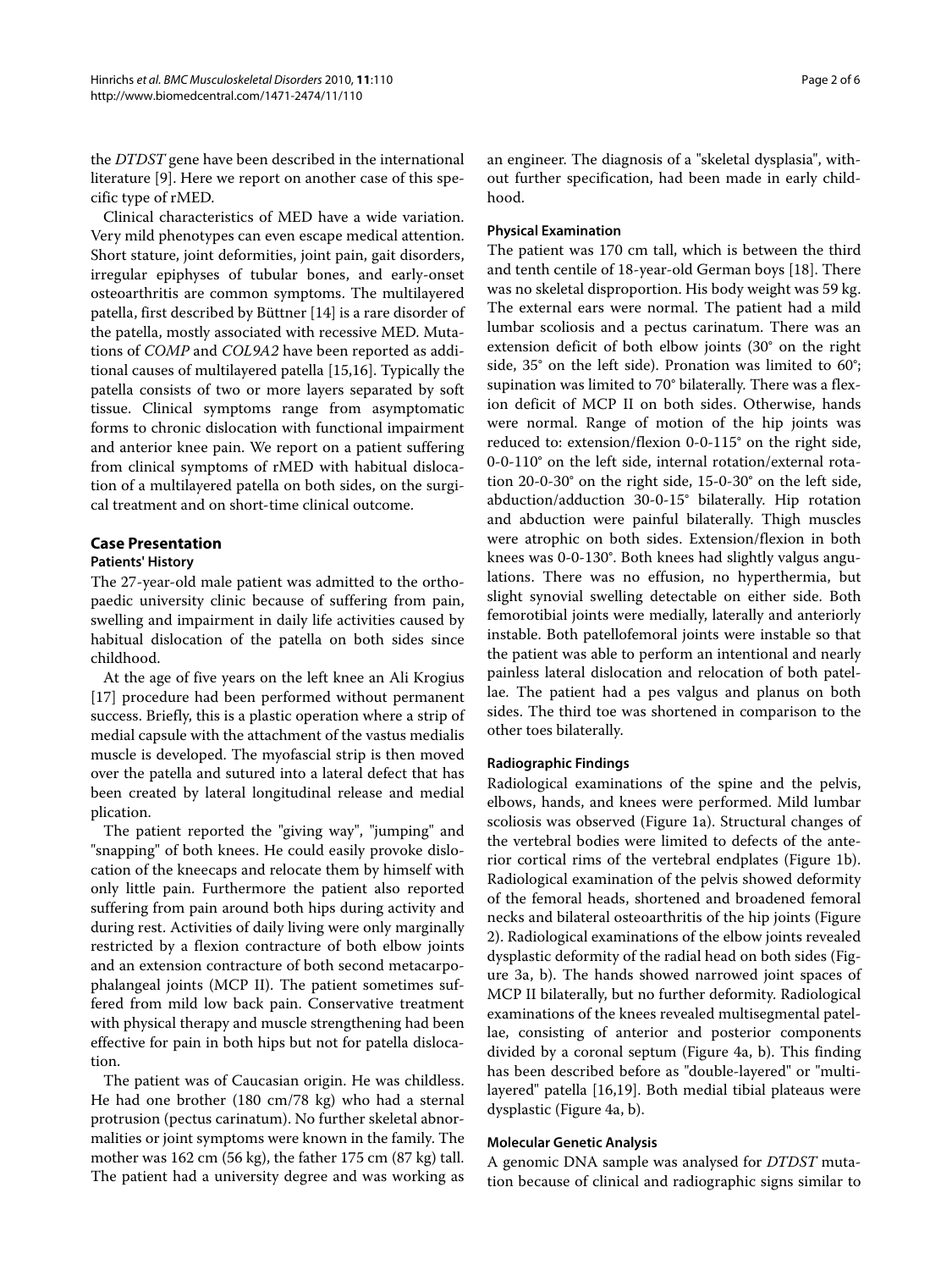<span id="page-2-0"></span>

**Figure 1 X-rays of the lumbar spine (a: anterior posterior and b: lateral view) demonstrating mild lumbar scoliosis and defects of the anterior cortical rims of the vertebral endplates**.

reported cases of rMED [\[9](#page-5-7)[,10](#page-5-11)]. The SLC26A2 (DTDST) gene was amplified by PCR and screened for mutations by restriction enzyme digestion and gel electrophoresis with positive and negative controls. Subsequently, selective fragments of the gene were analyzed by bidirectional fluorescent direct sequencing. Results were confirmed in a second amplification product. The DTDST mutation g.1984 $T > A$  (p.C653S) was found at the homozygote state. Carrier state was confirmed in the DNA of the patient's parents and brother. The identical mutation had been described in three cases with rMED before [[9\]](#page-5-7) so that this could be considered to be the reason for the patient's disease.

<span id="page-2-1"></span>

**Figure 2 X-ray of the pelvis (anterior posterior view) demonstrating deformity of the femoral heads and osteoarthritis of the hip joints**.

<span id="page-2-2"></span>

**Figure 3 X-rays of the left elbow (a: anterior posterior and b: lateral view) demonstrating dysplastic deformity of the radial head**.

### **Treatment of Patella Dislocation**

Indication for surgery was ongoing recurrent pain and swelling, as well as giving way, with limitation in daily activities without improvement due to conservative treatment. Chronic patella dislocation was treated surgically by medialisation ot the tibial tuberosity in the "Blauth technique" [[20](#page-5-18)] in combination with medial capsular lam-

<span id="page-2-3"></span>

**Figure 4 Preoperative x-rays (a: anterior posterior and b: lateral views) of both knees demonstrating multilayered patellae and dysplastic medial tibial plateaus**.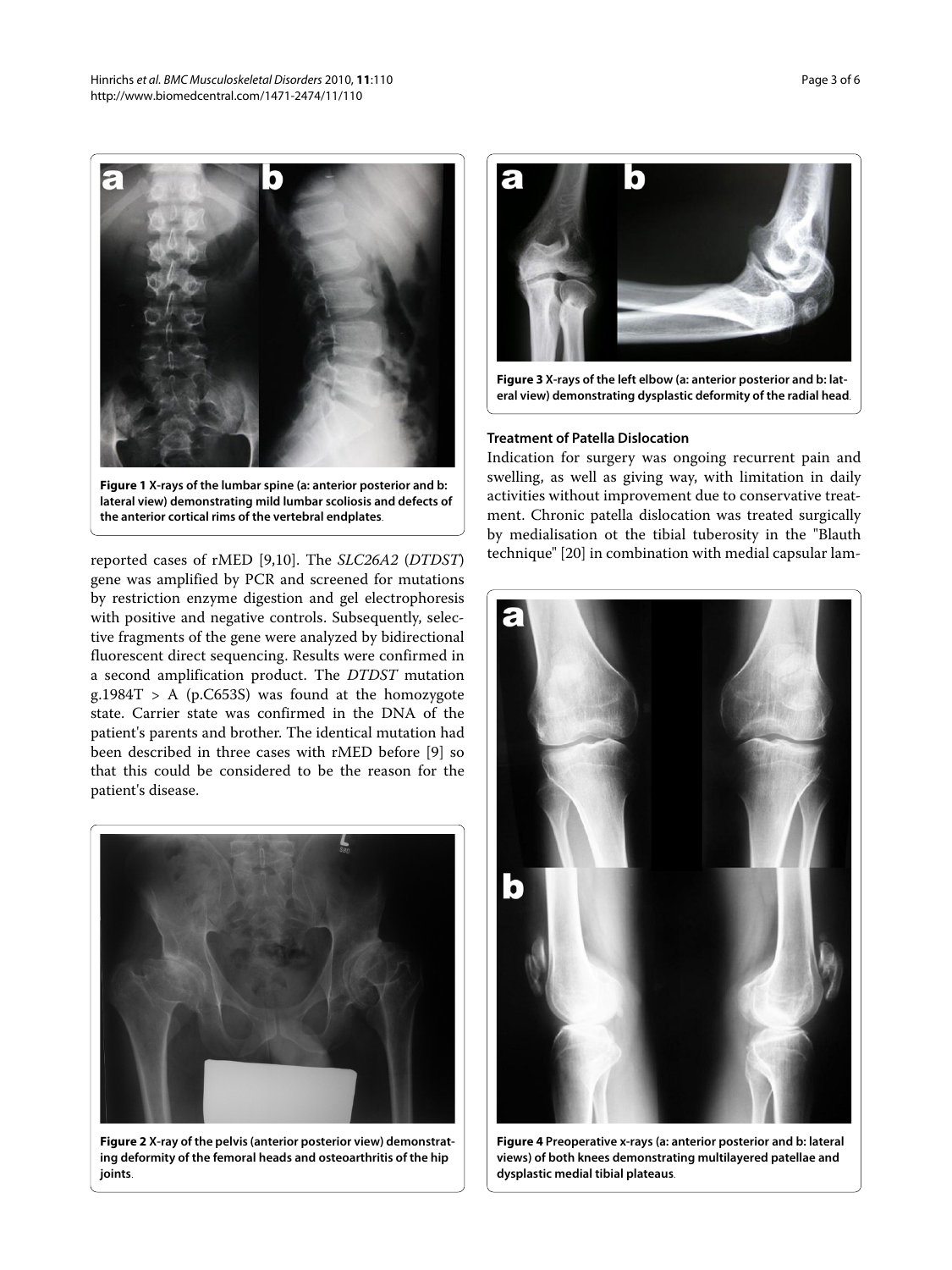ination according to Insall et al. [[21\]](#page-5-19) starting with the more symptomatic left side. The opposite side was treated one year later. On the left knee with previous surgery a release in the lateral scar was additionally necessary. Patellar cartilage showed minimal degeneration, grade 1-2 according to Outerbridge and Dunlop [[22\]](#page-5-20) on both sides. Cartilage in the dysplastic femoral trochlea was macroscopically in normal condition. Medialisation was adjusted intraoperatively until flexion without dislocation was possible to 90°. The osseous chip was shifted about 1 to 1.5 cm medially, placed in a prepared bony groove and fixed with two bi-cortical screws (Figure [5](#page-3-0)). Flexion at the end of surgery was possible in both knees up to 120°. No additional treatment of the multilayered patella was performed.

Postoperative knee flexion was externally limited to 70° for 6 weeks. A 3-week inpatient rehabilitation program started immediately after surgery. The program consisted of strengthening, endurance and proprioceptive training. The patient was treated with different modalities of physical therapy, physiotherapy and occupational therapy. He received counselling on future physical activity and exercise. At the end of the program, knee and hip pain had been alleviated.

One year after surgery on the second (right) knee (two years after the first), the patient was highly satisfied with the results and free from pain in both knees. No re-dislocation of patellae had happened until that time. The clinician rated Knee Society score [\[23\]](#page-5-21) for the right/left knee was 80/88 (out of 100 possible) points for the "knee score" (including pain, range of motion and stability). The "functional score" (including walking and stair climbing) was 100 (out of 100 possible) points for both knees. Asif and Choon [\[24\]](#page-5-22) suggested to rate scores higher than 80 points as "excellent" when using the Knee Society score as an outcome measure after total knee replacement. The patient's walking distance was unlimited and he was able to work full time in his job as an engineer. Radiological examination showed centred patellae on both sides and bony fusion of the medialised tuberosity (Figure [6](#page-3-1)a, b). Screws were removed on both sides simultaneously.

<span id="page-3-0"></span>

**Figure 5 Preoperative x-ray (skyline view (60° flexion)) of both knees demonstrating subluxation of both patellae**.

<span id="page-3-1"></span>

**Figure 6 Postoperative x-ray (a: skyline view (60° flexion) and b: anterior posterior view) of both knees demonstrating well centred patellae**.

# **Discussion of Findings and Therapy**

This is the fourth case of rMED with homozygosity for C653S in the DTDST gene and the first case of rMED with severe patella dislocation needing medialisation of the tibial tuberosity described in international literature.

The most prominent clinical findings were: bilateral hip and knee pain, bilateral instability of the femoro-tibial and patello-femoral joints with habitual patella dislocation, bilateral contractures of hip and elbow joints, and an extension contracture of both MCP II joints. Main radiographic findings were: bilateral multilayered patellae and dysplastic medial tibial plateaus, dysplastic deformity of both femoral heads and osteoarthritis of the hip joints, deformity of both radial heads, and narrowed joint spaces of both MCP II.

Less prominent findings were a pectus carinatum, a mild lumbar scoliosis, defects of the anterior cortical rims of the vertebral endplates, pes valgus and planus, and shortened third toes. As a pectus carinatum was also known in our patient's brother, who had no further skeletal abnormalities, it was probably not caused by the DTDST mutation.

Makitie et al. [[9\]](#page-5-7) described three cases of rMED with homozygosity for C653S in the DTDST gene before. Like in our case common findings were: bilateral deformation of the femoral heads with secondary osteoarthritis of the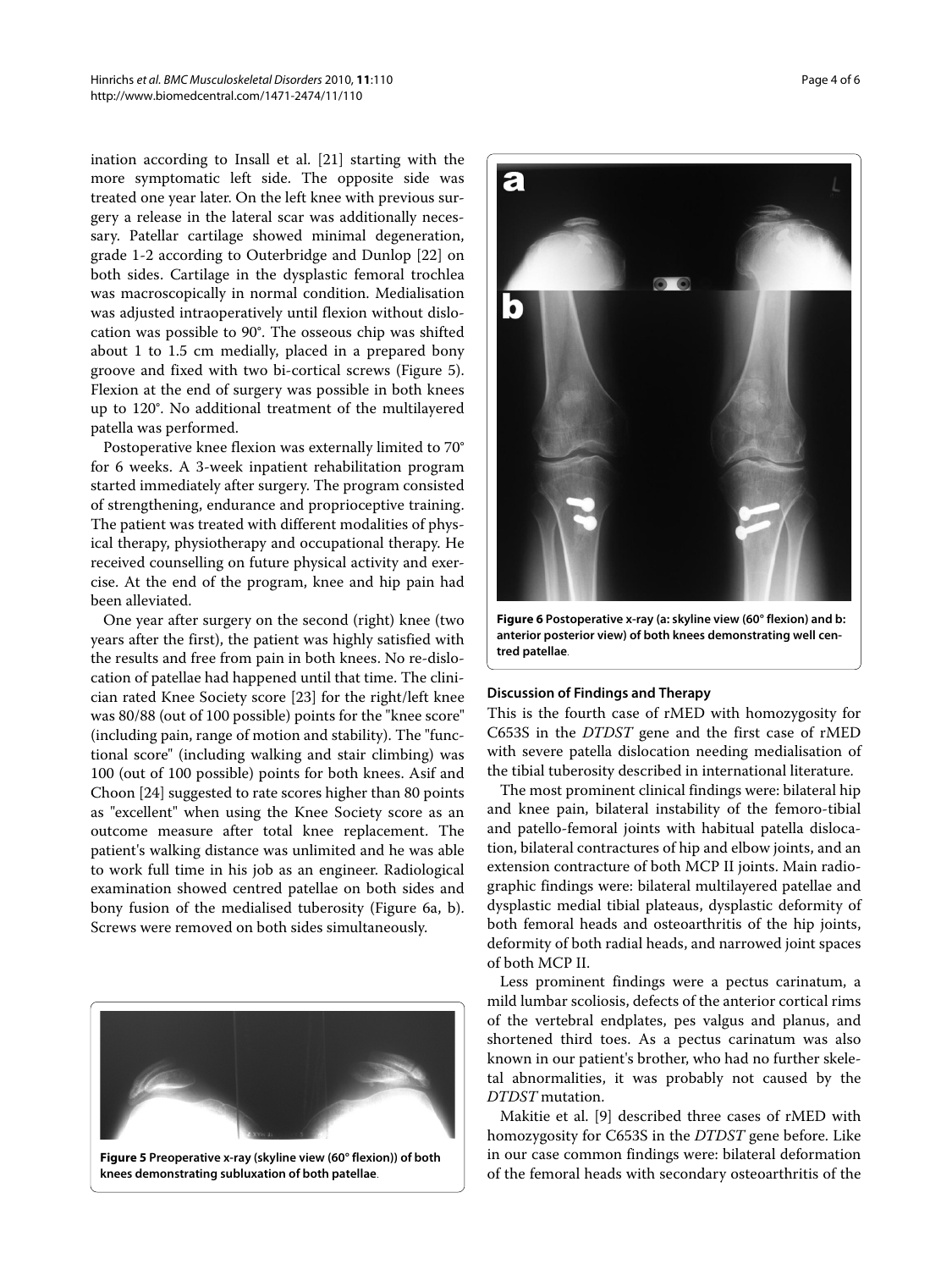hip joints and multilayered, hypermobile patella. In three of four cases there was a bilateral extension contracture of a MCP joint. The following disorders occurred in two cases: flexion contracture in both elbow joints, mild scoliosis, mild dysplastic changes of the vertebral bodies.

Ballhausen et al. [[10\]](#page-5-11) reported on 18 cases of rMED with homozygosity for R279W in the DTDST gene. The main clinical findings were chronic joint pain, mild brachydactyly, club foot deformity, scoliosis, and joint contractures. The main radiographic findings were flat proximal femoral epiphyses, shortened femoral neck, mild brachydactyly, and multilayered patella. A lateral xray of the knee was performed in 10 out of 18 patients; a multilayered patella was observed in seven of them. Ballhausen et al. assumed a high specificity of this sign to recessive MED, as all patients with multilayered patella referred to their institution turned out to have DTDST mutations. Nakashima et al. [[15\]](#page-5-13) point out that multilayered patella is not exclusive to recessive MED, as they reported a multilayered patella in a male Japanese patient with dominant MED carrying a heterozygous COL9A2 mutation. Furthermore, Vatanavicharn et al. [[16](#page-5-14)] described the presence of a multilayered patella also in a patient with pseudoachondroplasia carrying a heterozygous COMP mutation.

Summing up, the phenotype of rMED with homozygosity for C653S in the DTDST gene seems to resemble that of the patients with R279W rMED. Main common findings are dysplastic hips and multilayered patellae. In contrast to patients with R279W rMED, patients with C653S rMED seem to lack clubfoot deformity and brachydactyly.

Over 30 different mutations of the DTDST gene have been described. These result in a continuous clinical spectrum of recessively inherited skeletal dysplasias. The spectrum includes, in order of increasing severity: rMED [[9,](#page-5-7)[10\]](#page-5-11), diastrophic dysplasia (DTD) [[12\]](#page-5-9), atelosteogenesis type II (AO-II) [[25\]](#page-5-23) and achondrogenesis IB (ACG-IB) [[26\]](#page-5-24). While the clinical phenotype in rMED is relatively mild, ACG-IB and AO-II are lethal before or shortly after birth. Patients with DTD usually survive with major physical impairments.

Literature about surgical treatment of double- or multilayered patella is rare. In 1962 Hodkinson [[27\]](#page-5-25) described three cases without functional disturbance, without pain and dislocation. A case described by Gasco et al. [\[28](#page-5-26)] suffered from giving way and recurrent subluxation. Successful treatment was the excision of the smaller part of the double-layer and a soft tissue procedure described by Insall et al. [[21\]](#page-5-19) for stabilisation of the patella. Another case report [\[29](#page-5-27)] described anterior knee pain and a painful "snapping" of the patella at 30-40° flexion without dislocation of the patella. A visible jump between the layers was held responsible for the symptoms. The selected surgical solution was a debridement of the soft tissue between the two layers and fusion of the osseous layers with screws. To our knowledge medialisation of the tibial

tuberosity has not been described in patella dislocation in MED so far. In our patient soft tissue surgery did not result in stabilisation of the femoro-patellar joint. Therefore, we decided to perform an osseous correction showing good results in non MED populations [[20,](#page-5-18)[30](#page-5-28)[-32](#page-5-29)]. Until now excellent function and painlessness could be achieved. No instability between the layers could be detected clinically in our patient. Thus an additional procedure for bony fusion between the layers was not necessary. Potentially this is only a problem in childhood and adolescents.

### **Conclusions**

The reported case of rMED demonstrates that homozygosity for C653S mutation in the DTDST gene leads to a relatively mild phenotype that seems to be clinically dominated by a tendency to recurrent dislocation of a bilateral multilayered patella and by early-onset osteoarthritis of the hip joints. Conservative treatment of skeletal disorders is in favour for mild symptoms. Nevertheless, surgical therapy of recurrent and severe patella dislocation could be required. Standard techniques, used in patella dislocation in patients without MED, could be performed successfully. In the reported case with severe dislocation a bony procedure with medialisation of the tibial tuberosity was necessary and led to an excellent clinical outcome.

Our patient was diagnosed as "skeletal dysplasia" without any further specification in childhood, but lived his life without any genetic evaluation until he reached the age of 27 years. This underlines the difficulties that medical practitioners might have to diagnose patients with rMED correctly. The knowledge of different phenotypes of skeletal dysplasias helps to determine which genes should be analysed. Molecular diagnosis is important for genetic counselling and for accurate prognosis.

#### **Competing interests**

The authors declare that they have no competing interests.

#### **Authors' contributions**

All authors contributed substantially to acquisition of data: TH, WDS, REB and TM: clinical and radiographic findings; REB, ASF, LB: molecular genetic analysis and interpretation; TM: intra- and peri-operative findings. All authors contributed to conception and design of the manuscript. TH drafted the manuscript. All authors revised the manuscript critically for important intellectual content; and all authors finally approved the version to be published.

#### **Acknowledgements**

The authors wish to thank the European Skeletal Dysplasia Network ESDN for diagnostic support. Written informed consent was obtained from the patient for publication of this case report and any accompanying images.

#### **Author Details**

1Department of Sports Medicine and Sports Nutrition, University of Bochum, 44780 Bochum, Germany, 2Center for Pediatrics and Adolescent Medicine, University of Freiburg, 79095 Freiburg, Germany, 3Rehabilitation Hospital Saulgau, 88348 Bad Saulgau, Germany, 4Division of Molecular Pediatrics, Centre Hospitalier Universitaire Vaudois, 1011 Lausanne, Switzerland, 5Department of Orthopaedics, Division for Biochemistry of Joint and Connective Tissue Diseases, University of Ulm, 89081 Ulm, Germany and 6Department of Orthopaedics, University of Ulm, 89081 Ulm, Germany